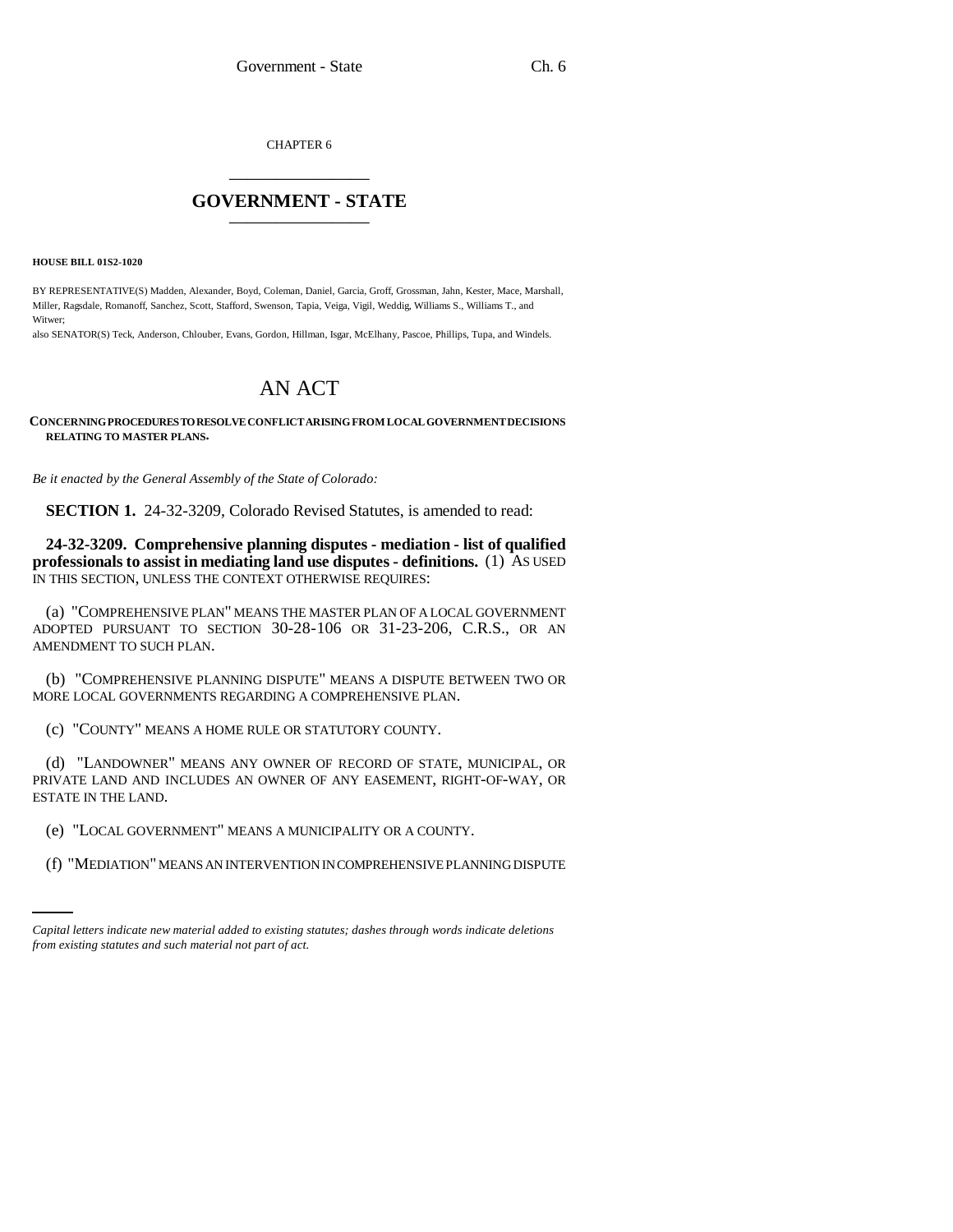NEGOTIATIONS BY A TRAINED NEUTRAL THIRD PARTY WITH THE PURPOSE OF ASSISTING THE LOCAL GOVERNMENTS IN REACHING THEIR OWN SOLUTION TO THE DISPUTE.

(g) "MUNICIPALITY" MEANS A HOME RULE OR STATUTORY CITY, TOWN, TERRITORIAL CHARTER CITY, OR CITY AND COUNTY.

(h) "NEIGHBORING JURISDICTION" MEANS THE FOLLOWING:

(I) FOR A COUNTY, ANY ADJACENT COUNTY AND ANY MUNICIPALITY THAT IS WHOLLY OR PARTIALLY LOCATED WITHIN THE BOUNDARIES OF THE COUNTY OR WITHIN THREE MILES OF ANY BOUNDARY OF THE COUNTY; AND

(II) FOR A MUNICIPALITY, EACH COUNTY WITHIN WHICH THE MUNICIPALITY IS WHOLLY OR PARTIALLY LOCATED AND ANY COUNTY OR MUNICIPALITY THAT IS LOCATED WITHIN THREE MILES OF ANY BOUNDARY OF THE MUNICIPALITY.

(2) (a) EACH LOCAL GOVERNMENT SHALL PROVIDE TO EACH NEIGHBORING JURISDICTION WRITTEN NOTICE OF THE PUBLIC HEARINGS AT WHICH THE COMPREHENSIVE PLAN OF THE LOCAL GOVERNMENT IS TO BE CONSIDERED AND A COPY OF THE PROPOSED COMPREHENSIVE PLAN. SUCH NEIGHBORING JURISDICTION MAY REVIEW THE COMPREHENSIVE PLAN AND SUBMIT COMMENTS TO THE LOCAL GOVERNMENT PRIOR TO THE FIRST HEARING ON SUCH PLAN BY THE LOCAL GOVERNMENT.

(b) A NEIGHBORING JURISDICTION MAY FILE A WRITTEN OBJECTION TO A COMPREHENSIVE PLAN WITH A LOCAL GOVERNMENT AT ANY TIME UP TO AND INCLUDING THIRTY DAYS AFTER THE ADOPTION OF SUCH PLAN. SUCH OBJECTION MAY INCLUDE A REQUEST FOR THE LOCAL GOVERNMENT TO PARTICIPATE IN A MEDIATION OF THE COMPREHENSIVE PLANNING DISPUTE WITH THE NEIGHBORING JURISDICTION COORDINATED BY THE DEPARTMENT THROUGH THE OFFICE USING A MEDIATOR FROM THE LIST MAINTAINED PURSUANT TO SUBSECTION (6) OF THIS SECTION. SUCH LOCAL GOVERNMENT SHALL PARTICIPATE IN THE MEDIATION UPON THE REQUEST OF THE NEIGHBORING JURISDICTION.

(c) IF A NEIGHBORING JURISDICTION HAS MORE THAN ONE OBJECTION TO A COMPREHENSIVE PLAN, ALL SUCH OBJECTIONS SHALL BE CONSIDERED TOGETHER IN THE MEDIATION CONDUCTED PURSUANT TO THIS SUBSECTION (2). A NEIGHBORING JURISDICTION REQUESTING SUCH DISPUTE RESOLUTION OR MEDIATION PROCESS SHALL PAY FOR THE COSTS OF THE MEDIATOR'S SERVICES.

(3) IN THE ALTERNATIVE TO A MEDIATION CONDUCTED PURSUANT TO THIS SECTION, THE PARTIES TO THE DISPUTE MAY USE AN EXISTING INTERGOVERNMENTAL AGREEMENT OR A NEW AGREEMENT TO RESOLVE THE DISPUTES IN WHATEVER MANNER THE LOCAL GOVERNMENTS DETERMINE.

(4) IN CONDUCTING A MEDIATION PURSUANT TO THIS SECTION, THE MEDIATOR SHALL CONSIDER INFORMATION PROVIDED BY ANY LANDOWNER IN THE LAND AREA THAT IS SUBJECT TO THE DISPUTE AND MAY CONSIDER SUCH OTHER INFORMATION AS IS PRESENTED BY OTHER INTERESTED PERSONS.

(5) ANY AGREEMENT OR UNDERSTANDING REACHED BETWEEN TWO OR MORE